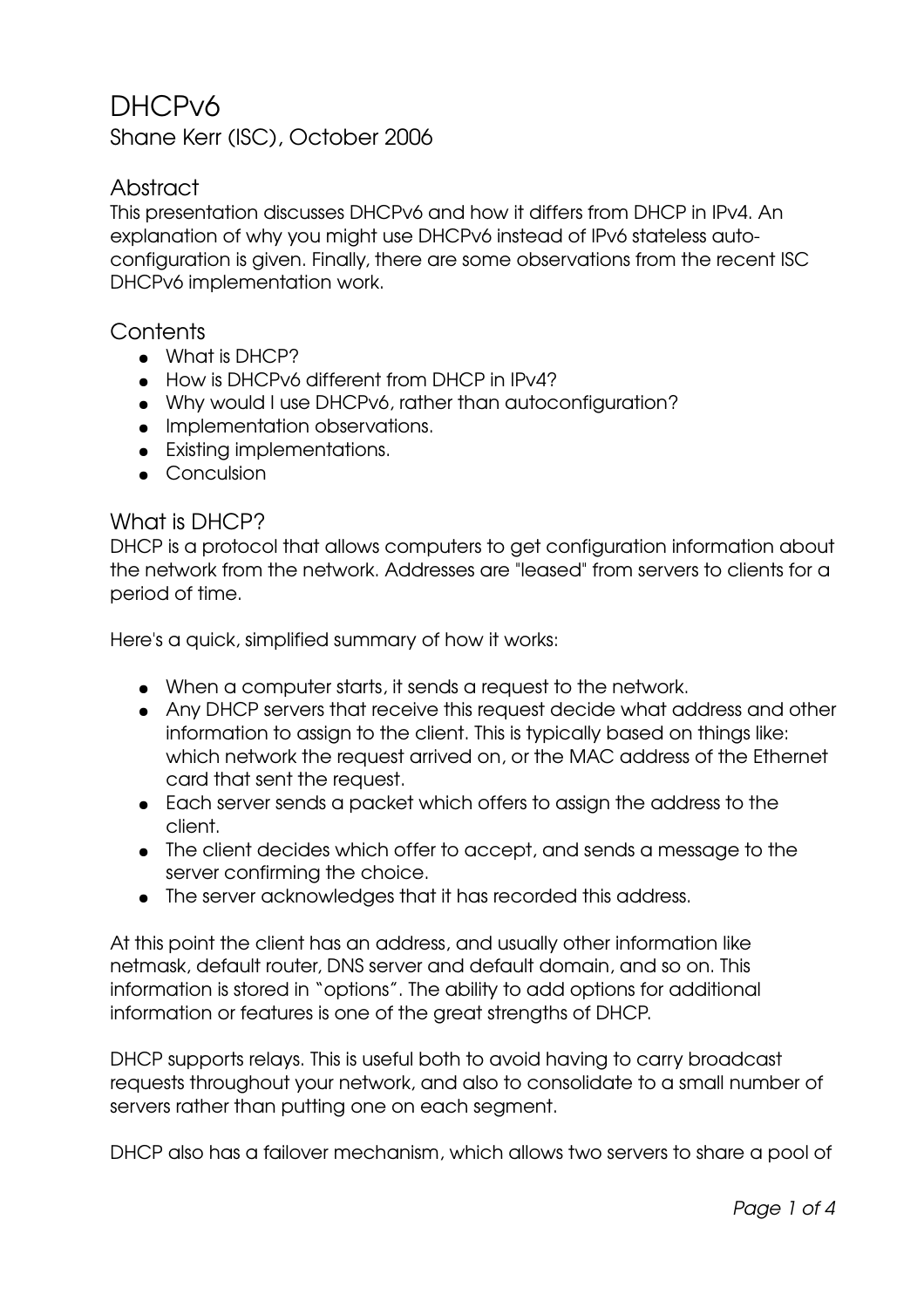addresses. This is primarily for redundancy, but also allows load balancing.

## How is DHCPv6 different from DHCP in IPv4?

The protocol summary above is basically the same for both DHCP in IPv4 and for DHCPv6. However, the details of DHCPv6 are very, very different from DHCP in IPv4.

- No baggage.
	- DHCP is based on an earlier protocol called BOOTP. This packet layout is wasteful in a lot of cases.
	- A lot of the options turn out to be not useful, or not as useful as they can be, but it is hard to change a protocol with such a large installed base.
	- There are a lot of "tweaks" that implementations need in order to be compatible with the buggy clients.

DHCPv6 leaves all this behind.

● IPv6 is better.

Two features of IPv6 greatly improve DHCPv6:

- IPv6 hosts have "linklocal addresses". Every network interface has a unique address, that can be used to send and receive on the link only. IPv6 hosts can use this to send requests for "real" addresses. IPv4 hosts have to use system-specific hacks to work before they have an address.
- All IPv6 systems support multicasting. All DHCPv6 servers register that they want to recieve DHCPv6 multicast packets. This means the network knows where to send them. In IPv4, clients broadcast their requests, and networks do not know how far to send them.
- One exchange configures all interfaces.
- A single DHCPv6 request may includes all interfaces on a client. This allows the server to offer addresses to all interfaces in a single exchange. Each interface may also have different options.
- Defines address allocation types. DHCPv6 allows normal address allocation, as well as temporary address allocation. In a sense, all addresses are "temporary", but the in this case it means the IPv6 privacy addresses.

DHCPv6 does not have as many options defined as DHCP for IPv4, but there are quite a few. You can find these by searching the IETF RFCs, and they include:

IPv6 address, IPv6 prefix Rapid commit Vendor-specific options extension SIP servers DNS servers & search options NIS configuration SNTP servers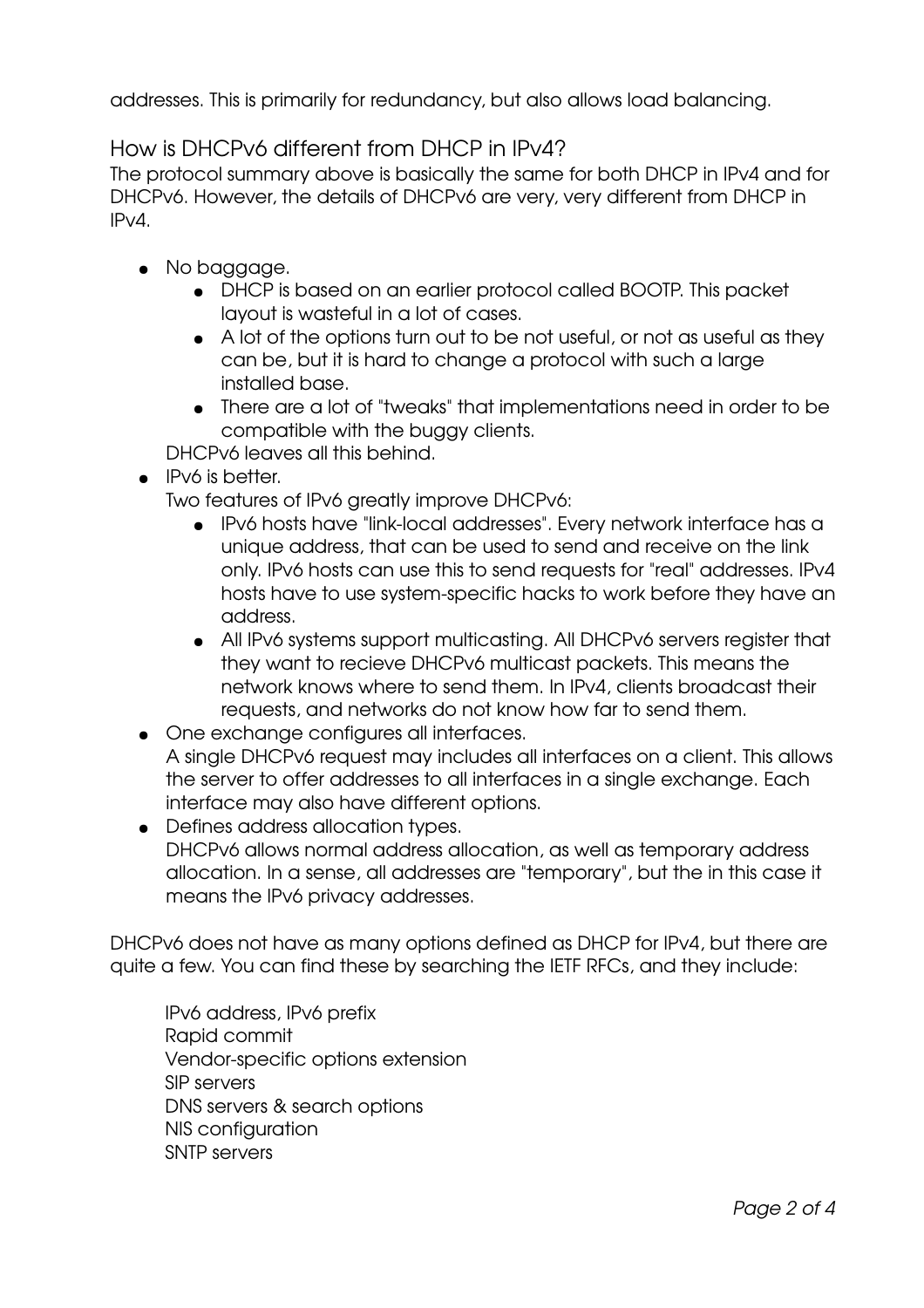#### BCMS servers

Why would I use DHCPv6, rather than autoconfiguration? One of the "gee, cool" features of IPv6 is that hosts can get an address automatically. The way this works is that the router on the network periodically broadcasts the address that the network uses. The hosts then add unique information on to part of that, and the combination is a new IPv6 address.

There are two problems with this scenerio:

- 1. IPv6 address autoconfiguration provides a very limited amount of information about the network. For instance, until very recently, there was no way to find out which addresses provided DNS (as of August 2006 there is an experimental router advertisement that provides DNS information)<sup>[1](#page-2-0)</sup>. DHCPv6 is easily extended to include new information as the need arises.
- 2. In a managed network, you may prefer to have control over which addresses are allocated. Even if you don't care which addresses are allocated, knowing when a given host used a given address is useful for audit purposes.

Also, a DHCPv6 server can perform certain tasks that you don't want any machine on the network doing. An example of this is using DDNS to update the reverse DNS information for the IPv6 address.

In the end, the question of "stateless autoconfiguration vs. DHCPv6" is probably a bad question. It is possible to use autoconfiguration to set host addresses, and then use DHCPv6 to provide further information to the hosts.

### Implementation observations

ISC has been busy implementing DHCPv6 for a couple of months now. So, I'd like to share a few observations from the implementor side.

- DHCPv6 is much, much cleaner than DHCP for IPv4.
	- All of the differences outlined in the comparison section make for a cleaner protocol.
	- Not having to hack below the socket layer in the OS is a beautiful thing.

The RFCs and other documentation are even easy to read!

- DHCPv6 is a different world from DHCP for IPv4.
	- A DHCPv6 packet may have options encapsulated at many different levels. In the outermost packet, in each interface, within each address, and so on.
	- Part of a request can fail while other parts succeed.
	- The same option can appear multiple times, with different values, within a single encapsulation level.

<span id="page-2-0"></span><sup>1</sup> http://www.ietf.org/internet-drafts/draft-jeong-dnsop-IPv6-dns-discovery-09.txt